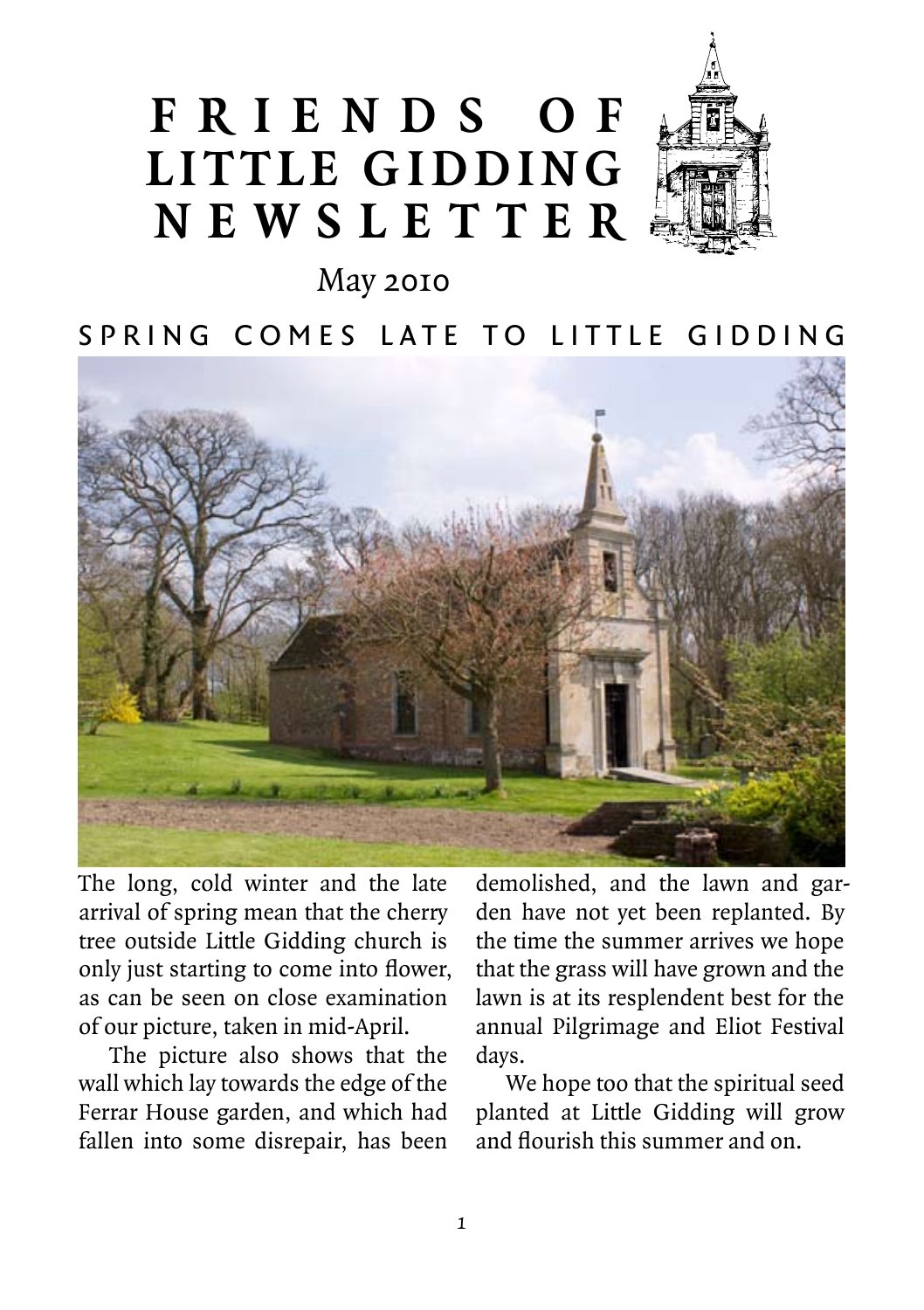*This Newsletter is published by the Friends of Little Gidding*.

*The Society of the Friends of Little Gidding is a registered charity, number 1102857, Ferrar House, Little Gidding, Huntingdon,*  pe28 5rj*.*

The Friends of Little Gidding was founded in 1946 by Alan Maycock, with T S Eliot as patron. The Society was reconstituted in 2002 and seeks to celebrate the life and memory of Nicholas Ferrar and those who in the seventeenth century formed the first Little Gidding community, making it a holy place; to help maintain the fabric of Little Gidding Church; to assist Ferrar House; and to celebrate the connection between Eliot and Little Gidding.

The main income of the Society is subscriptions and donations from its members – people who love Little Gidding, whether for its history, its air of spirituality, its peaceful beauty, its place as the inspiration for one of the twentieth century's greatest pieces of English poetry – or for the wonderful hospitality provided at Ferrar House!

Please help to support the Friends in their work by visiting and by encouraging friends and groups to visit, perhaps as pilgrims, for a quiet time, or for an organized retreat or conference; and by encouraging them to consider joining the Friends of Little Gidding.

# **MEMBERSHIP**

A big thank you to all of you who have renewed your membership this year. It is particularly convenient for us if you can complete a standing order form so that your membership is automatically renewed each year.

May we ask all who have not yet rejoined to consider renewing your membership of the Friends for a further year?

The Committee is considering ways in which the knowledge of Little Gidding and Ferrar House can be spread so that its peace, beauty and spirituality can be made more widely available. Many of these suggestions will require extra funding, and although it is possible that grants might be available from various bodies we shall inevitably have to try and raise extra money ourselves.

We will be exploring these ideas over the coming months and will report back to the Friends. Meanwhile the Committee will be pleased to hear suggestions from members, both of activities for the Friends, and of possible funding.

Membership brings no privileges other than that of knowing that you are furthering the work of the Friends in celebrating the life of Nicholas Ferrar and his family, helping to maintain and beautify the church and churchyard, and to promote the work of Ferrar House.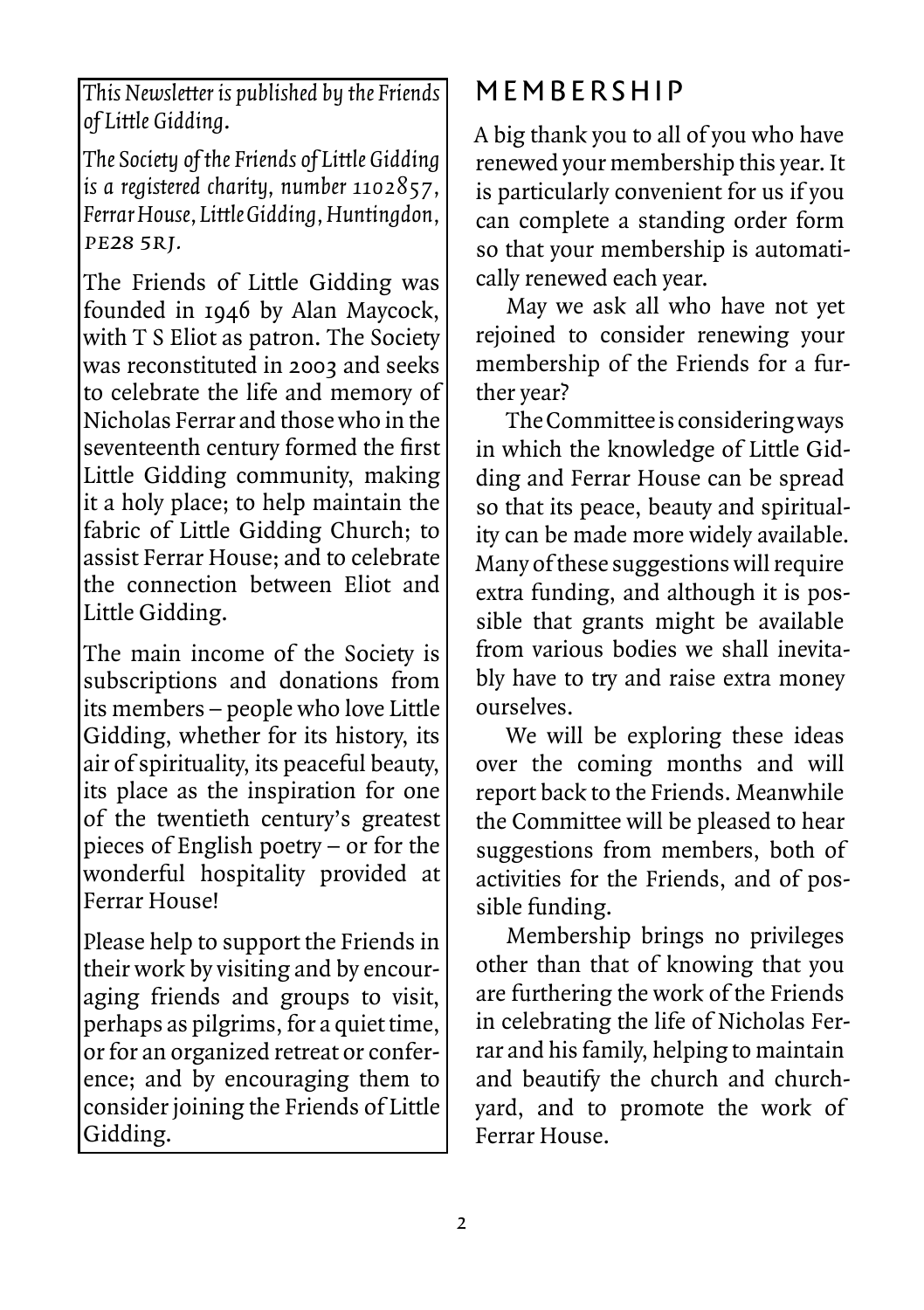## WESTMINSTER ABBEY – Sunday 30 May

Last year a number of us attended Evensong at Westminster Abbey on Trinity Sunday to mark the anniversary of Nicholas Ferrar's ordination as a deacon there on Trinity Sunday 1626. Ferrar was ordained by William Laud, then Bishop of St Davids and also a canon of the Abbey who had acted as Dean of Westminster at the Coronation of Charles I four months earlier. (The Dean himself was John Williams, the Bishop of Lincoln who himself played a part in the Little Gidding story and is commemorated in one of the windows of Little Gidding church.)

This year the Dean and Chapter have again invited us to join them on Trinity Sunday, which falls on 30 May. Precise details are still being agreed as we go to press, but it is likely that the service will be the Abbey's 6.30pm evening service, and that it will take as its theme the life of Nicholas Ferrar. As soon as details are confirmed we will circulate further information by email and on our website, as well as at the Pilgrimage on 22 May.

We hope that there will also be an opportunity for us to gather after the service in the Henry VII or Lady Chapel, where Nicholas Ferrar was ordained and make our own small commemoration. As the building is closed to visitors on Sundays we will be able to do this without the hustle



*Seventeenth-century choristers at Westminster Abbey, from a new CD of sacred music to mark the 350th anniversary of the Restoration of King Charles II*

and bustle that normally fills the Abbey.

If you are interested in joining us at the Abbey for this commemoration of the ordination of Nicholas Ferrar, or would like further details, please contact us either by email to chair@ littlegidding.org.uk or phone the Secretary on 01832 275343. We will let you know as soon as we have confirmed the details. Friends and friends are all welcome, and we will probably need to let the Abbey authorities know roughly how many people we expect to attend, so that seats can be kept for us together.

We look forward to seeing you at Westminster Abbey!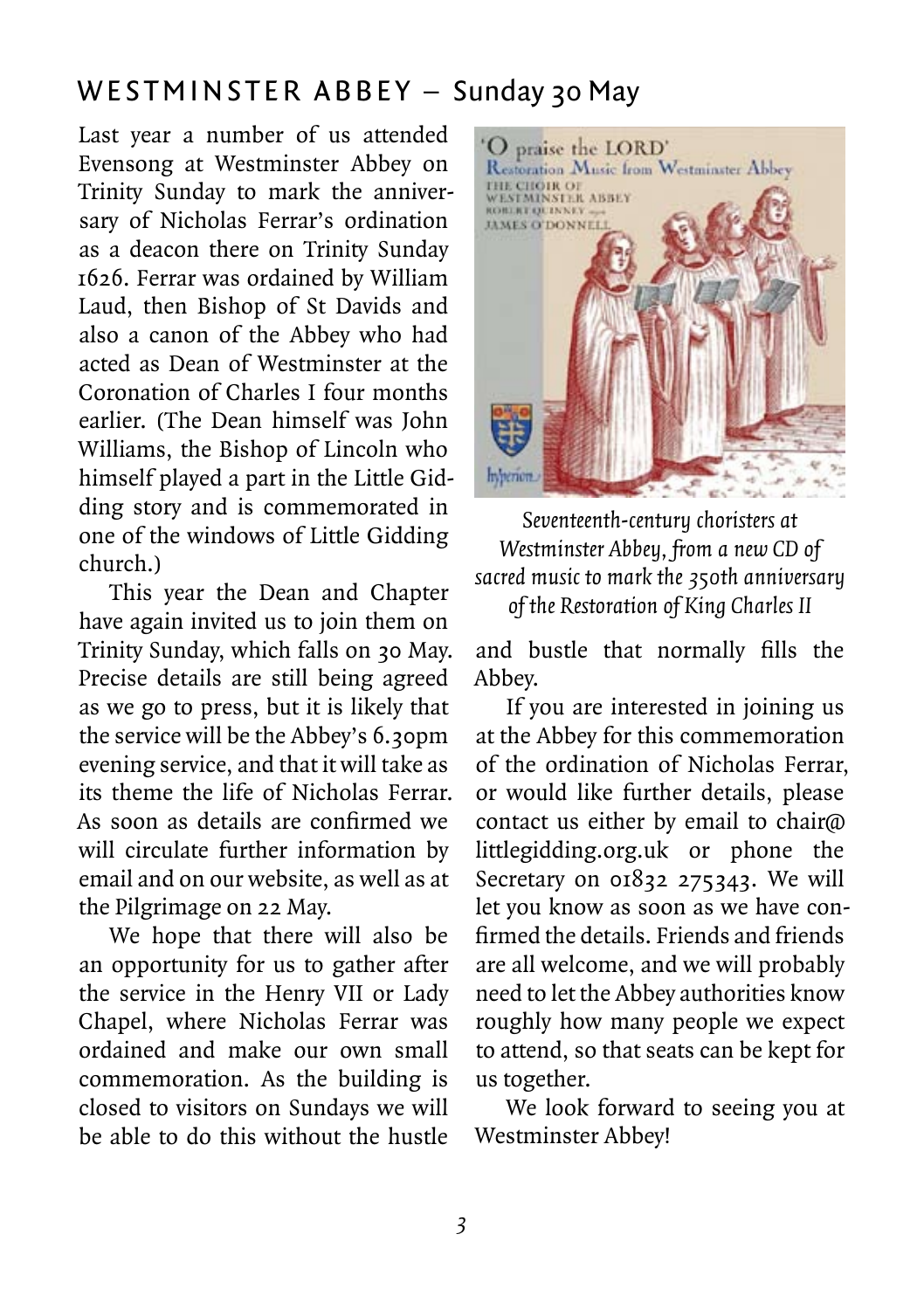### **LITTLE GIDDING PILGRIMAGE Saturday 22 May 2010**

Steeple Gidding Little Gidding *Born in London in 1592, Nicholas Ferrar gave up a life in commerce and politics to move to Little Gidding, with his mother and his brother and sister and their families, establishing a life of prayer and charitable works. Ordained deacon, he was the leader of the household, foremost in the life of prayer, study, and work, and setting an example of devotion and spiritual life to the English Church that has stood as a beacon to those who have followed. Nicholas died on 4 December 1637, and his devout life and example have consecrated Little Gidding as a holy place to this day. Our pilgrimage to his grave not only honours his memory and devotion, but also binds us into that same story.*

Wildlife

Salome Wood

Hamerton

Leighton

### **10.30 am: Pilgrimage Communion at Leighton Bromswold Church**

whose restoration was funded by George Herbert and directed by the Ferrars. David Thomson, Bishop of Huntingdon, presides.

#### **12 noon: Lunch**

enjoy lunch with fellow pilgrims at the historic green man at Leighton bromswold, or bring a picnic lunch if you prefer.

### **1 pm: First Station at Leighton Bromswold**

gather at the 'hundred stone' outside Leighton bromswold churchyard for the start of the Pilgrimage Walk to Little Gidding.

### **2 pm: Second Station at Salome Wood**

2.15 pm: pilgrimage Walk continues.

### **2.45 pm: Third Station at Hamerton**

3 pm: pilgrimage Walk continues, cutting across the meadow to Steeple gidding

### **3.30 pm: Fourth Station at Steeple Gidding Church**

3.45 pm: pilgrimage Walk continues to Little gidding. the Litany is sung.

### **4 pm: Fifth Station at the Tomb of Nicholas Ferrar**

all gather around the tomb of nicholas Ferrar. Flowers are laid on the tomb and prayers are said. Followed by …

### **Pilgrimage Evensong at Little Gidding Church**

Address by Bishop David Thomson. Singing led by the Hurstingstone Singers. *Wittle Gidding Church*<br>Address by Bishop David Thomson. Singing led by the Hurstingstone Singers.

### **5 pm: Tea at Ferrar House**

*The walk from Leighton Bromswold to Little Gidding is about five miles, mostly along the country roads. Sturdy shoes are recommended. If sunny, don't forget to bring hats and water. Drinks and toilets will be available at Hamerton. It will be possible to join in along the route, particularly at the Stations, where there will be a pause and a short act of worship and commemoration. Timing of intermediate Stations approximate. For more information see www.littlegidding.org.uk/pilgrimage*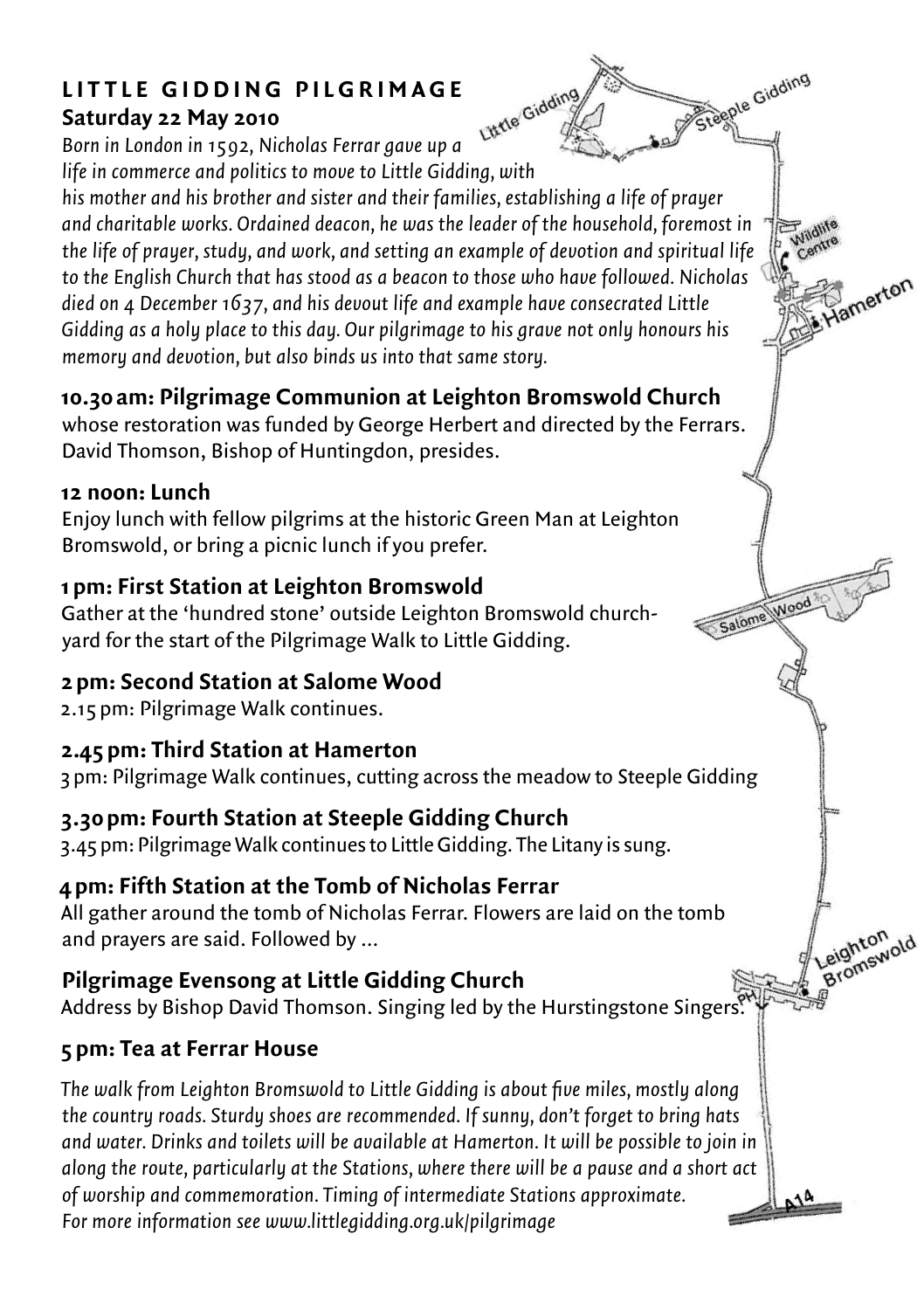# Book preview – Meeting Dante

*Ingrid Soren, better known to some Friends as Rosamond Richardson, who was keynote speaker at the 2008 Eliot Festival, when she lectured on Dante and Eliot has just had her book* Meeting Dante *published. Here we quote the description from the back cover, and we hope to carry a review in a later Newsletter.*



On a journey to Italy, Ingrid Soren glimpsed a face on a fresco in a medieval church. This encounter was to change her life. The man with the long nose was Dante. Assuming him to be highbrow, difficult and obscure, she picked up a long-forgotten copy of *The Divine Comedy* off her bookshelves at home, and discovered to her surprise a voice that was immediate, accessible, and of great beauty. She was amazed at how contemporary and human Dante is, and how acute his insights into the human psyche.

She decided to follow him through the cities he lived in during the nineteen years of exile while writing the 'poem of the cosmos'. She started to explore his world, his life-story, some-

thing about his character, and the drama of his great poem: above all, the story of his search for Beatrice, and his conviction that we work out our spiritual destiny through human love.

*Meeting Dante* is a multi-layered book: travelogue, biography, history, literary appreciation and a portrait of the times in which Dante lived. It is a reflection on the many varieties of love and fortune through the lens of a personal story of love and betrayal. Describing some of Italy's loveliest medieval architecture, sculpture and painting, Soren unfolds the narrative of Dante's love for Beatrice in a journey that, she discovers as she travels alongside Dante, is not just his, but hers but Everyman's.

Meeting Dante *is published by Ivy Books, Saffron Walden. Copies can be bought direct from the author at http://ingridsoren.com/publications/meetingdante.html*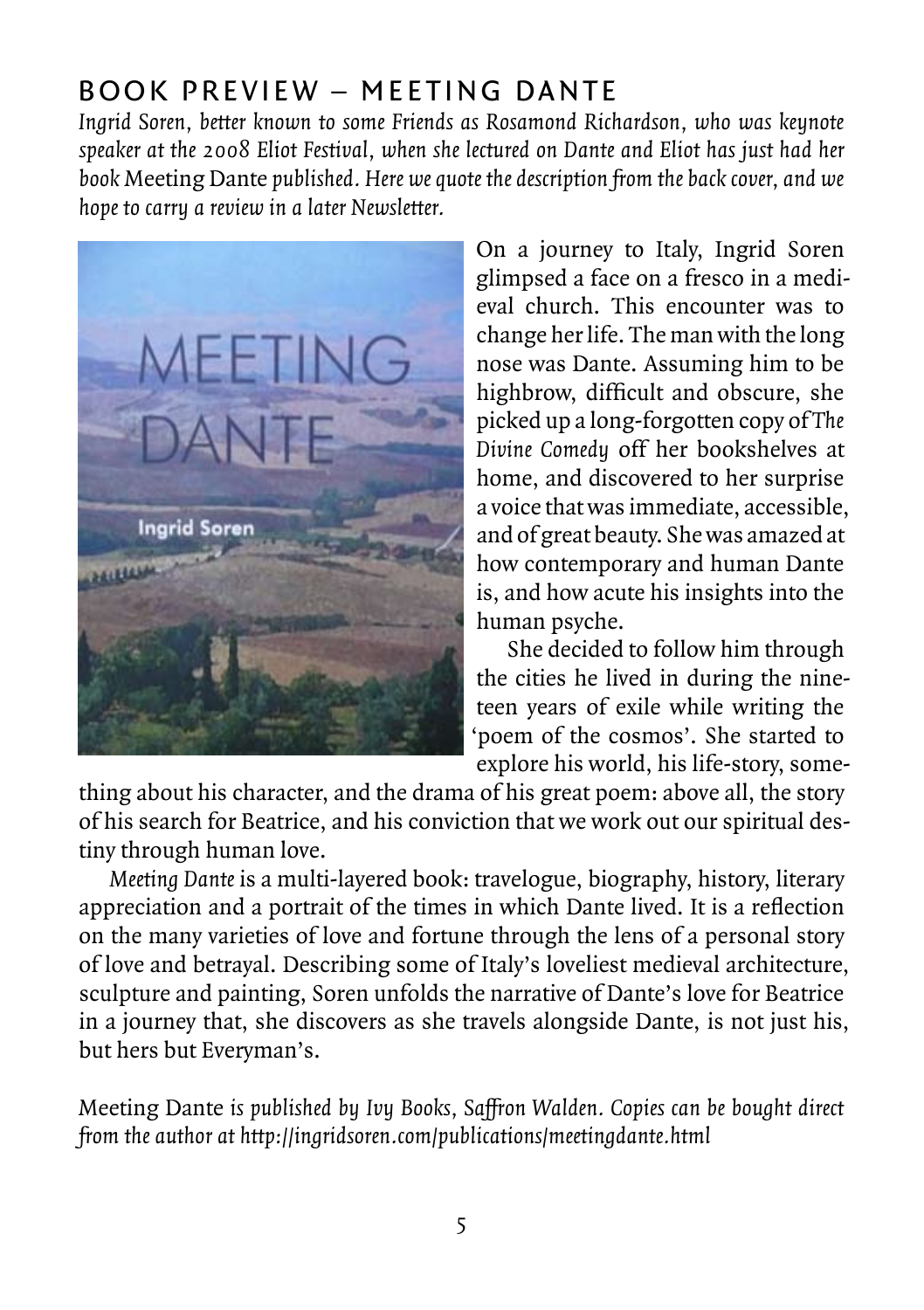# ELIOT FESTIVAL 2010 – Saturday 17 July

After the memorable 2009 Festival, acclaimed by many as the most wonderful day, we are excited to announce that the Fifth Annual TS Eliot Festival at Little Gidding will take place on Saturday 17 July 2010, starting at 11am for 11.30.

The theme of the Festival is 'an end and a beginning', and features several items that explore Eliot's spiritual journey. The Festival opens with an intriguing choral reading of 'Little Gidding', a marked contrast to last year's reading by Seamus Heaney and Robert Crawford. The reading is coupled with a talk by Dr Joyce Ransome of Brown University, who has written a number of papers on Nicholas Ferrar and the seventeenth-century community at Little Gidding: her talk provides the context in which Eliot made his visit to Little Gidding 'to kneel where prayer has been valid'.

After lunch there will be a panel discusson of the current project to produce a scholarly edition of the complete works of Eliot – not just the poetry and plays, but also the essays. The panel will include Professors John Haffenden (of Sheffield University) and Ronald Schuchard (Emory University) who are among the lead editors of the TS Eliot Research Project. The project will publish a number



*Enjoying supper on the lawn of Ferrar House at the 2009 Festival*

of volumes over the next couple of years and this will be an opportunity to hear details directly from the editors.

Professor Jewel Spears Brooker from Eckerd College in the USA, will deliver the annual lecture of the TS Eliot Society. The title of her lecture is 'Epiphany and Return in Eliot's Writing', and she promises to try and uncover Eliot's spiritual journey, and how this is reflected in his poetry and other writings.

After tea the formal programme will end as it began, with reference to the spiritual dimension of Eliot. We are still finalizing the details of what we plan to be a dialogue or conversation. Dr Ralph Townsend, headmaster of Winchester College, and formerly headmaster of Oundle School, will be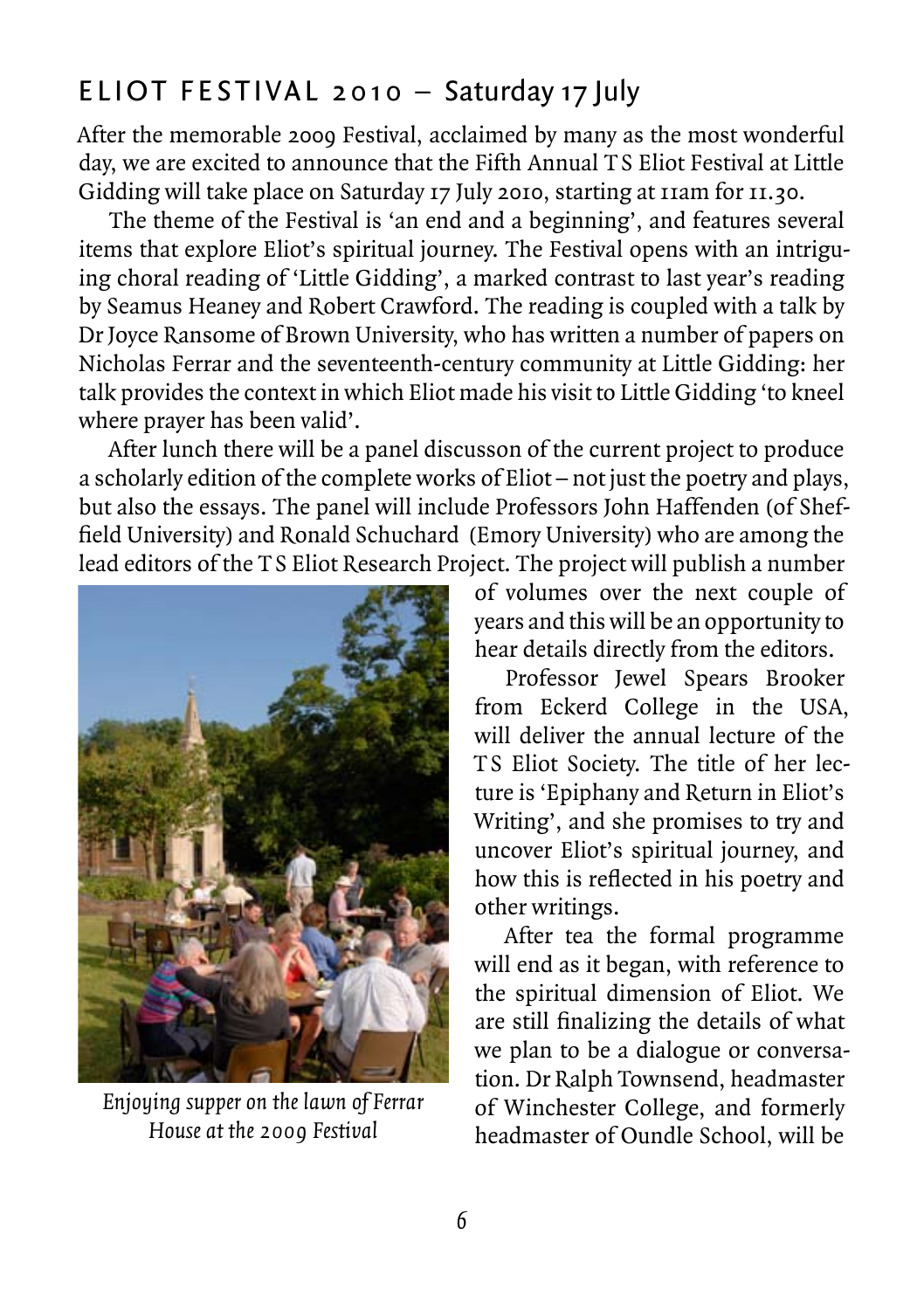one of the participants and as we go to press we are waiting to confirm the second speaker. Check our website www.littlegidding.org.uk/eliotfestival for updated information as it becomes available.

The Festival will conclude with a service of choral evensong. The Hurstingstone Singers, who have accompanied the singing at the Pilgrimage in 2008 and 2009 will lead



*Marquee and church at the 2009 Festival*

the singing, and it is hoped to include Stravinsky's 1962 setting of 'The Dove Descending', an extract from 'Little Gidding' – perhaps the first time that it has been sung at the place from which the poem takes its title.

Interspersed with music, lunch and afternoon tea on the lawns of Ferrar House, the Festival promises to be an inspiring and convivial gathering at the beautiful setting of Little Gidding, which has remained virtually unchanged since T S Eliot visited in 1936 and was compelled to write about it in his 'Four Quartets'.



*Professor Jewel Spears Brooker at the 2009 Festival, Eliot Society lecturer in 2010*

The Festival is a major literary and musical celebration of the life and work of Nobel Prize winning writer Thomas Stearns Eliot (1888–1965). As in 2009, the 2010 Festival again includes students, lecturers and guests from the T S Eliot International Summer School coming to participate in lectures, discussion and poetry that offer the opportunity for festival-goers to share their interests and enthusiasms amidst the splendid setting of Little Gidding.

A ticket for the full day is £25, and includes welcome drink, lunch and afternoon tea. Further details about the full programme and bookings can be obtained from www.littlegidding. org.uk/eliotfestival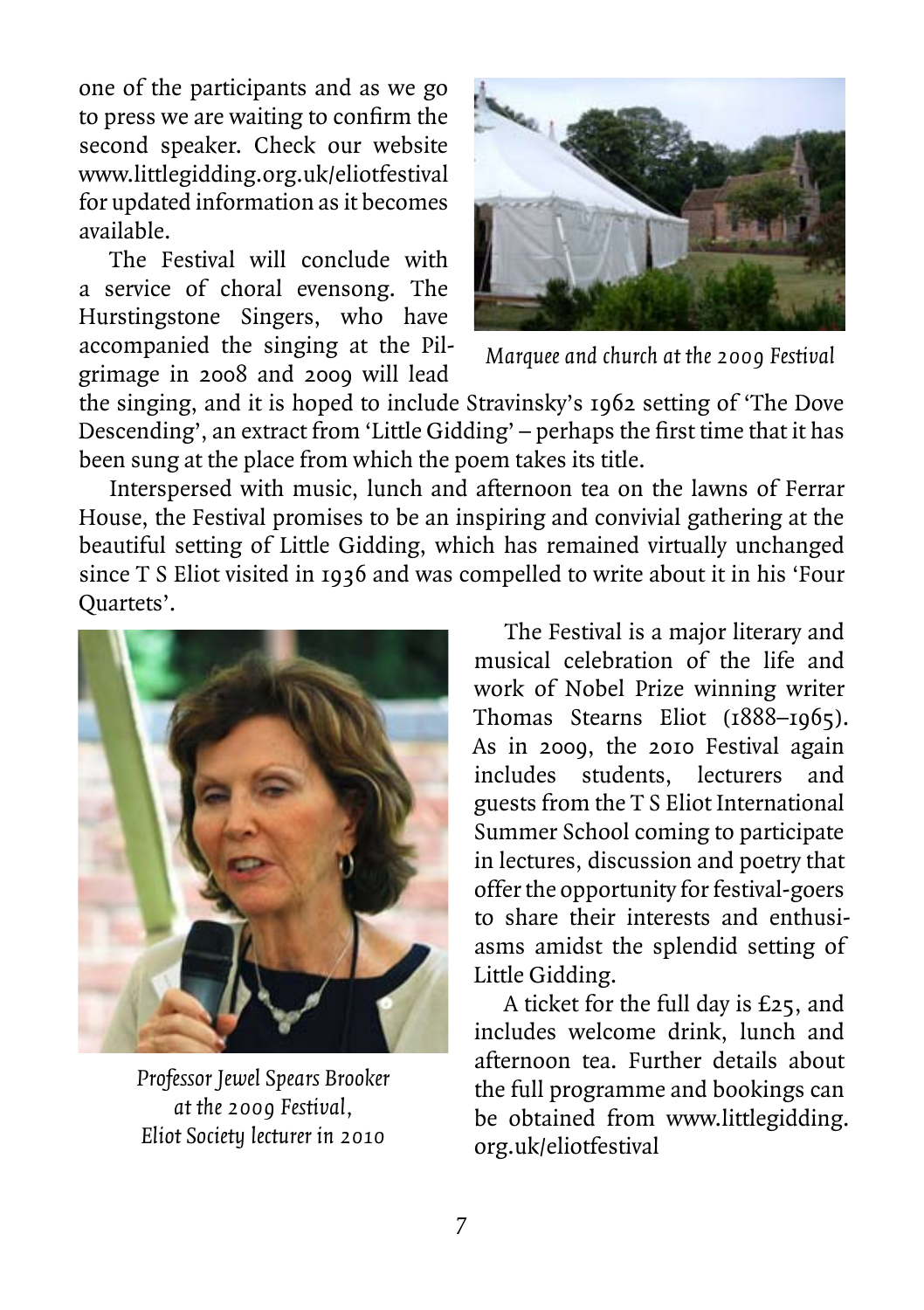# REVIEW – LITTLE GIDDING: THEN AND NOW

Little Gidding is today, as it has been for nearly four centuries, a haven, a place of stillness where all should find peace and refreshment. It is all the more important as we take on board the loss of Ecton retreat house near Northampton; St Francis House at Hemingford Grey; the threat to its future now, we hope, passed at Launde; and the closure of other retreat houses up and down the country.

This admirable compact booklet is written by a former warden of the community, still living nearby, who in his concern for the spiritual uplift which Little Gidding ought to be to all, is so well placed to inspire us in our hectic age with that spirit.

The breadth of this booklet which Tony Hodgson covers digs deep into the heart of what Gidding has meant to the community and also to himself over its past roots, its present situation, and what we all hope and pray is to be its future.

As we learn about the original household of Nicholas Ferrar the scene is set to see the inspiration behind the recent revival of the community, and our deep concern for its future as a necessary holy place well away from the noise and bustle; but a place for reflection where all are invited to recharge their spiritual and perhaps their physical batteries.

In mentioning the interests of TS Eliot as well as George Herbert, Tony Hodgson shows us how 'Little Gidding may act as a bridge between those who look back and those who are more interested in fresh expressions': as a place of healing and hospitality.

This beautifully constructed and thoughtful little book breathes the atmosphere of a very special place which must not be lost; and it is a compact as well as a delightful read.

*Paul Rose*

*Little Gidding: Then and Now* is by Tony Hodgson and can be bought from *www. grovebooks.co.uk*. It is also on sale at Ferrar House.

### ELIOT'S 'LITTLE GIDDING' DAY

Graham Fawcett, now the President of the TS Eliot Society, has held three highly-successful and over-subscribed days at Little Gidding to study Eliot's poem. A fourth day is being arranged and is planned for Saturday 15 May. If you missed this study day the first three times and would like to join, then contact Ferrar House for further details. You can download a leaflet *from www.ferrarhouse. co.uk/fhwebpages/fhevents.html*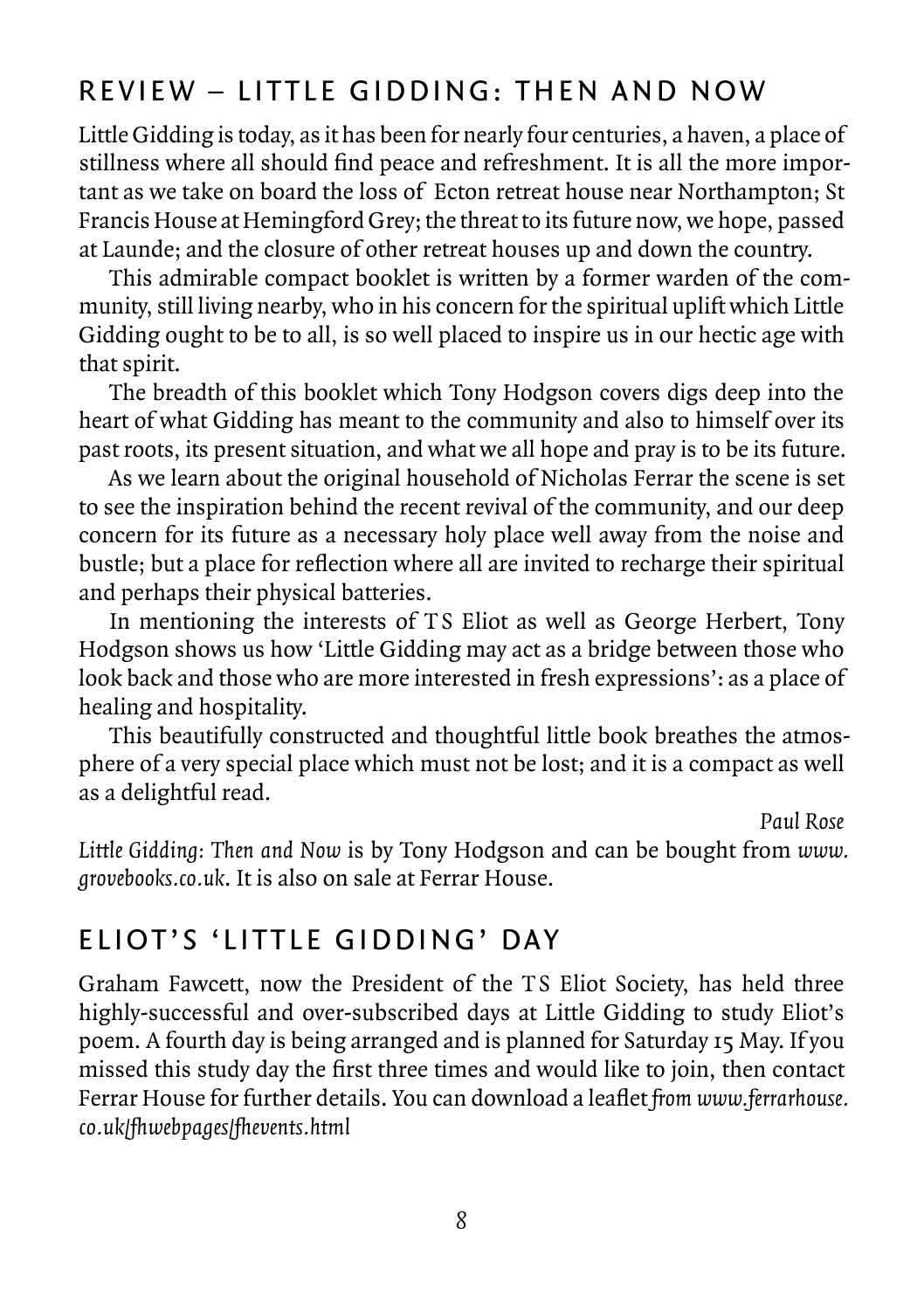# LITTLE GIDDING CALENDAR

#### **Regular Services**

*Evensong is normally said at Little Gidding when there is a fifth Sunday in the month.*

| Sunday 30 May 6.00 pm     | <b>Trinity Sunday Evensong</b> |
|---------------------------|--------------------------------|
| Sunday 29 August 6.00 pm  | Evensong                       |
| Sunday 31 October 3.00 pm | Evensong                       |

#### **Poetry evenings**

| Thursday 13 May 7.30 pm  | Kathleen Taylor on John Heath Stubbs                                |
|--------------------------|---------------------------------------------------------------------|
| Saturday 13 June 7.30 pm | Hugh Black Hawkins on Shakespeare's sonnets                         |
| July                     | July details to be confirmed. Contact Lottie Taylor on              |
|                          | 01480 211595 <lottie.taylor@virgin.net>.</lottie.taylor@virgin.net> |

#### **Other Meetings and Events**

Saturday 15 May 10.30am Eliot's Little Gidding Day *(download leaflet from www.ferrarhouse.co.uk/fhwebpages/fhevents.html)*

Saturday 22 May **Annual Little Gidding Pilgrimage** *The Bishop of Huntingdon, David Thomson, will lead the Pilgrimage, and preach at Evensong. Please note the date in your diaries – it is rather earlier than usual. See page 4.*

Sunday 30 May 6.30pm Visit to Westminster Abbey *to commemorate the ordination of Nicholas Ferrar in 1626. See page 3.*

| Saturday 17 July<br>See further details on page 6. | <b>Fifth Annual TS Eliot Festival</b>                                                                                       |
|----------------------------------------------------|-----------------------------------------------------------------------------------------------------------------------------|
| Saturday 4 December<br>10.30 am<br>$II.30$ pm      | <b>Nicholas Ferrar Day</b><br>Holy Communion, followed by lunch<br>Talk by the Right Revd David Walker,<br>Bishop of Dudley |
| 1.00 <sub>pm</sub><br>2.00 pm                      | Lunch<br>AGM of the Friends of Little Gidding                                                                               |

*David Walker is the Bishop of Dudley, in the diocese of Worcester. A Franciscan tertiary, he is the Chairman of the Advisory Council on the Relations of Bishops and Religious Communities. All welcome, including non-members.*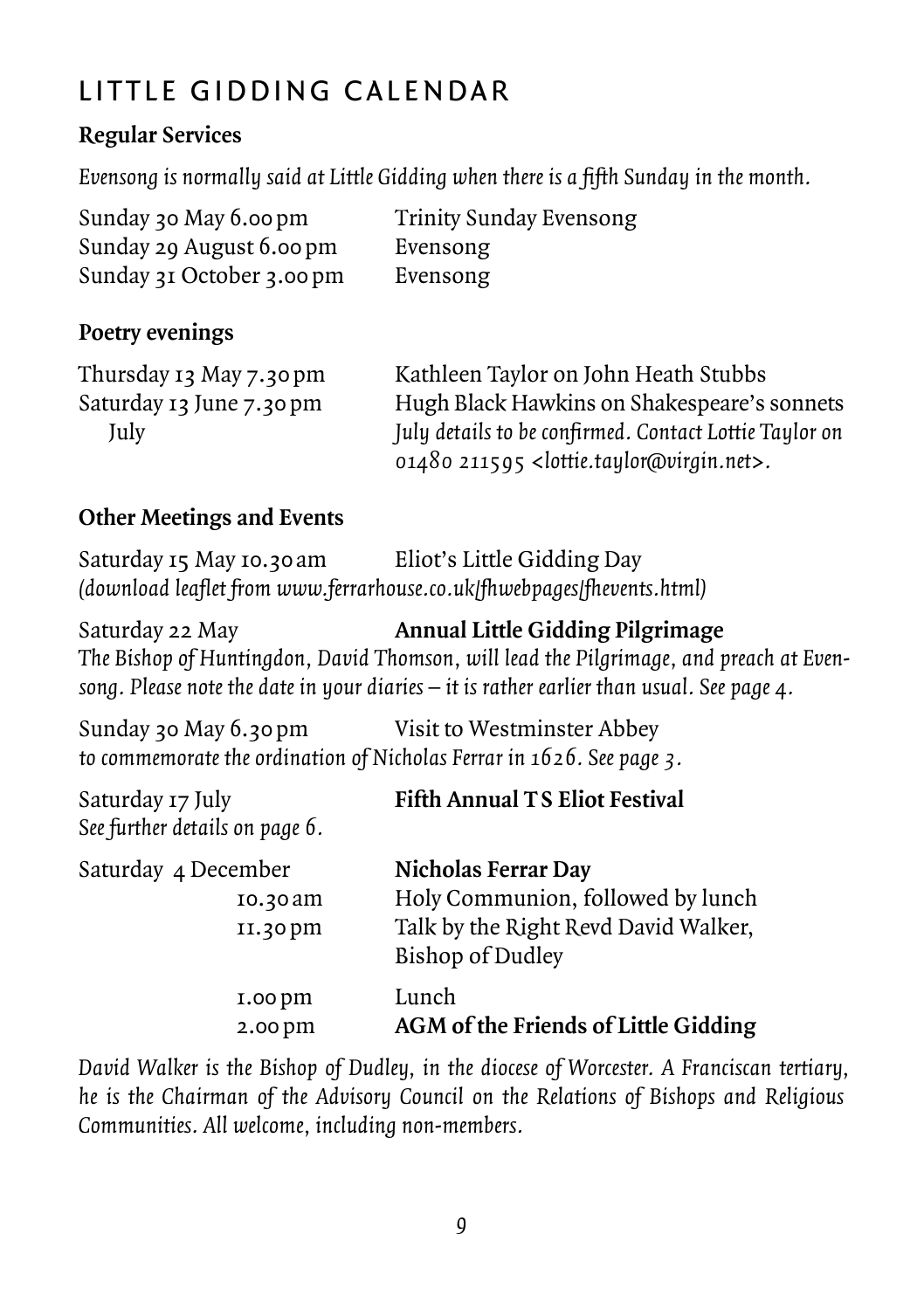### NEWS FROM FERRAR HOUSE

The Directors have cast the net as widely as possible in their search for a new Warden. Most disappointingly, this has not yet borne fruit.

Back in the autumn, an advertisement for the vacant post was placed in the *Church Times*. At the same time, word went out to contacts, friends and others in the hope that a suitable person might be found. There was a most encouraging level of response and a number of people submitted application forms. From those, a short list was prepared and three people were interviewed. One of them was offered the job but following further discussion a negative answer came.

Allan Bell has, since September last year when Catherine Lack departed, been keeping things ticking over at the House and the Directors are grateful to him. He has agreed to remain until August, but no longer. Thus, the urgency to try to appoint a Warden is a very live issue and the Directors are meeting to draw up a plan.

It feels as if we are so near but yet so far. The interest is undoubtedly there and for the right person, the job is waiting. During the interview process, it came up a number of times of how exciting an opportunity for development there is. The draw to Little Gidding very much remains, indeed it intrigues many; and the facilities at the House have seen ongoing improvement. I look forward with great anticipation to the future.

This is evidently a very important time and we need to have a common mind amongst the Directors and also a clear vision of where we are trying to go. All prayers would be very much appreciated – and of course if anyone has a flash of inspiration of someone who might be suitable, that would be most welcome.

### *Tom Gillum*



*Allan Bell and Canon Bill Girard demolishing the wall at the south-east end of the Ferrar House garden. The wall, which was built in the 1980s or 90s, had become unsafe. The view, now that the wall has been removed, can be seen in the picture on the front page.*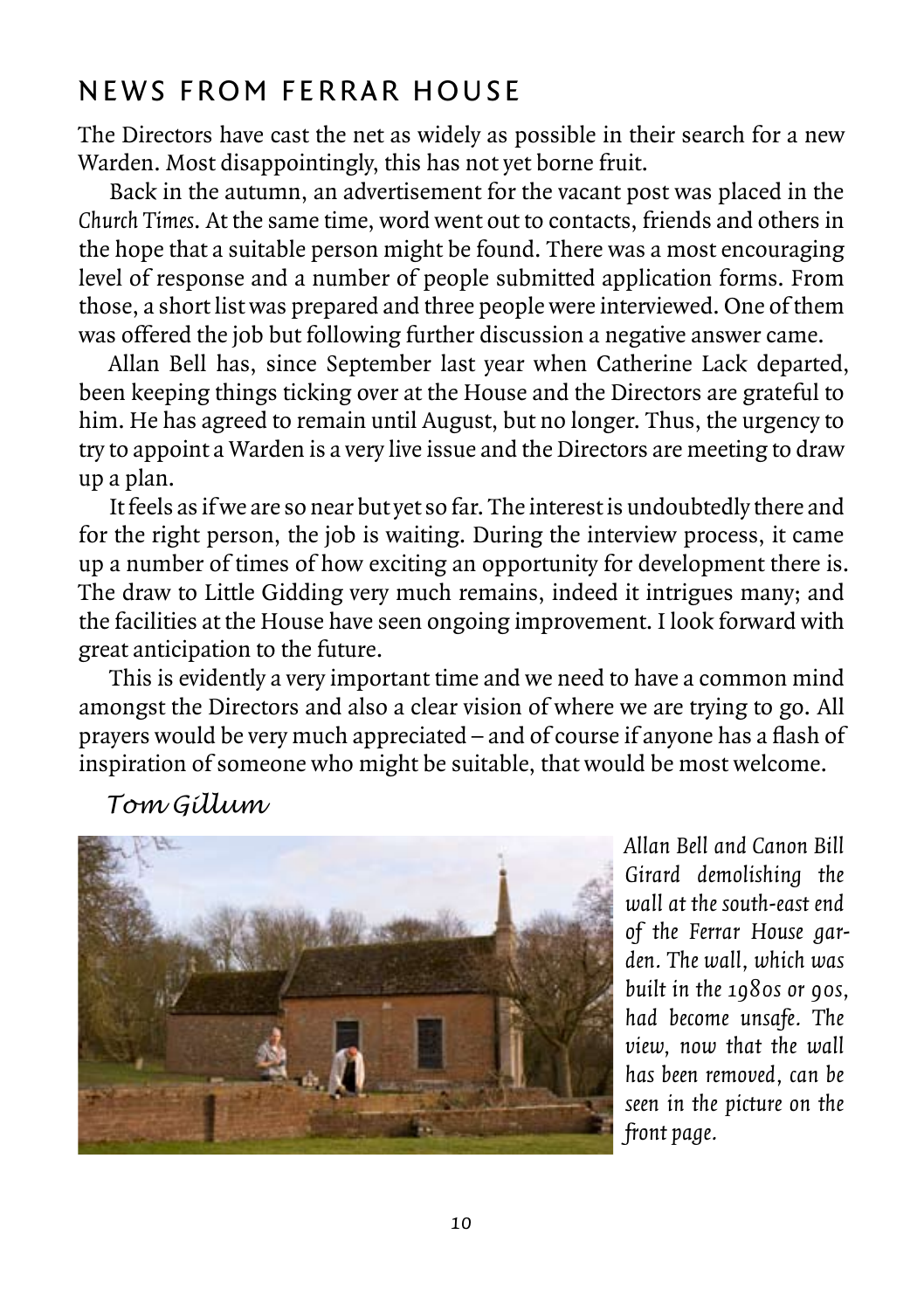### A VIFW FROM LITTLE GIDDING

*Simon Kershaw reflects while on a recent trip to India.*

As I type this I can look out of the window over the city of Pune in the state of Maharashtra in India, about 100 miles south-east of Mumbai. The view comprises high-rise tower blocks, green lawns and trees, concrete and glass. It could be anywhere in the developed world (though the 30 °C temperature and sun virtually overhead in a cloudless noon sky confirm that it is not England!). Just across the road are the shacks, corrugated steel sheds and tents that are everywhere juxtaposed with the lives and buildings of richer Indians and their western business partners. Pune today is a rapidly-growing city, the eighth largest in India, with half a dozen universities and growing hi-tech industrial, IT and commercial sectors.

It was in a very much smaller Pune, then spelt Poona, that in 1927 the Christa Seva Sangha made its first real home. Founded in 1922 by five Indians and an Englishman this ashram or religious community – whose name means the Community of the Servants of Christ – intended to form a life of common service and equal fellowship for Indians and Europeans. They soon attracted some attention in both India and England, enabling them to move to Poona after a few years. Originally dedicated to St Barnabas, the Society added St Francis as joint patron, a dedication that became more important as it adopted a formal rule and vows.

In 1927 the community was joined by a number of new recruits, including a young priest called Algy Robertson. Robertson was convinced that the Sangha should be a Franciscan community, but after a few years his health broke and he returned to England. Still a member of the Sangha, he became vicar of St Ives in Huntingdonshire, and his vicarage became home to several Brothers of the community and a refuge for visitors from Poona. There are still those in St Ives (where I have lived and worshipped for twenty years or so) who can recall the Brothers living in the vicarage and cycling around the town and to nearby villages. In 1936 Robertson's group joined with another Franciscan community in England to form the Society of St Francis, with a rule largely written by Robertson and based on the principles of the Sangha in Poona. In 1937 Robertson moved to the new community at Hilfield, near Cerne Abbas in Dorset, where he was based for the rest of his life.

The Franciscan ideal of embracing poverty and the service of the poor is one that comes swiftly to mind in the streets of modern Pune, just as it must have done in the very different Poona of the 1920s and 30s, to Francis in the thirteenth century, and just as it must have done to an itinerant preacher from Nazareth two thousand years ago. The poor are still with us, and the priority of working for the alleviation of hunger, homelessness, disease and injustice is as necessary now as it was then.